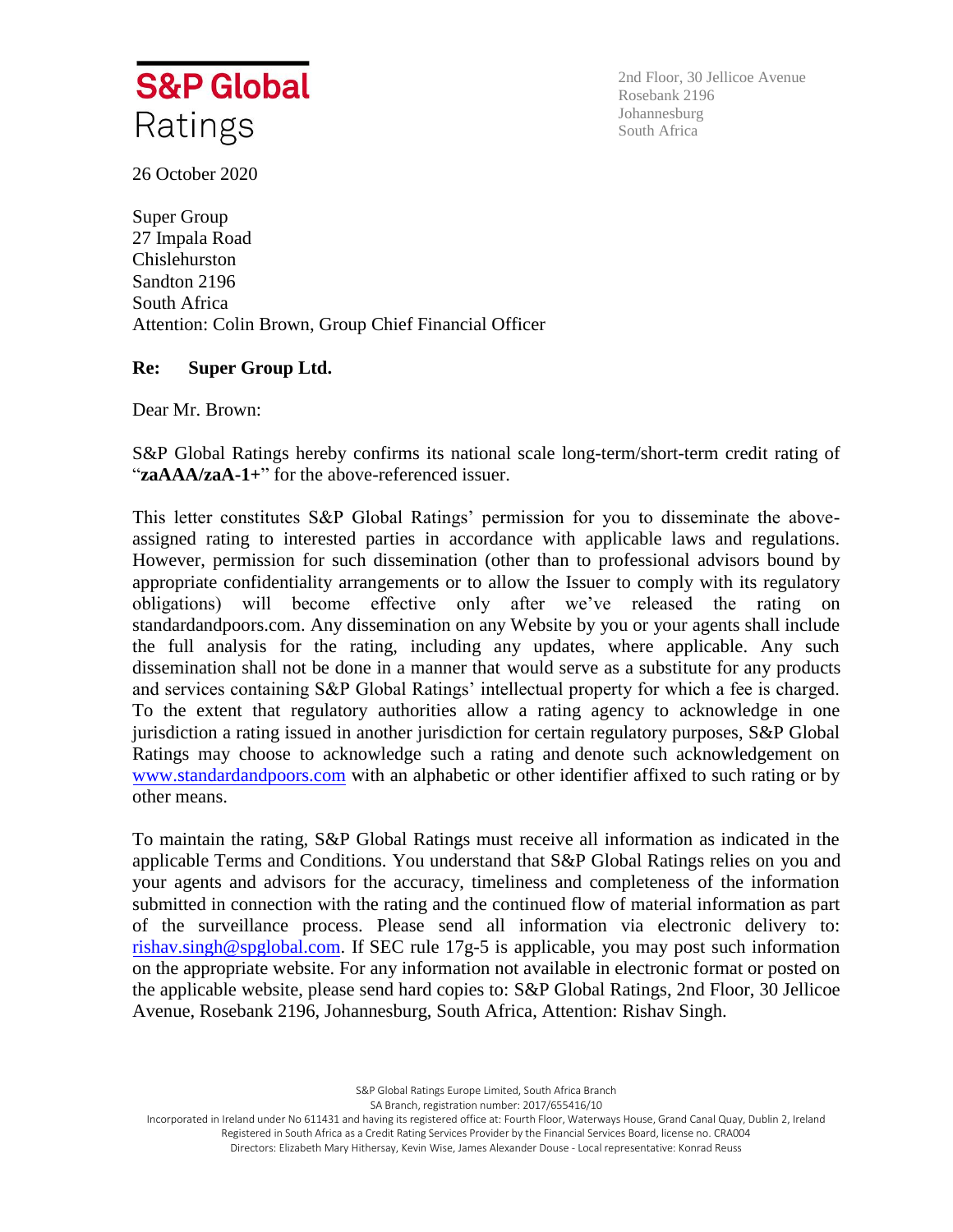The rating is subject to the Terms and Conditions attached to the Engagement Letter applicable to the rating. In the absence of such Engagement Letter and Terms and Conditions, the rating is subject to the attached Terms and Conditions. The applicable Terms and Conditions are incorporated herein by reference.

In accordance with the Terms and Conditions, S&P Global Ratings may assign, raise, lower, suspend, place on CreditWatch, or withdraw a credit rating, and assign or revise an Outlook, at any time, in S&P Global Ratings' sole discretion. S&P Global Ratings may take any of the foregoing actions notwithstanding any request for a withdrawal of a credit rating or termination of the Engagement Letter.

S&P Global Ratings is pleased to have the opportunity to provide its rating opinion. For more information please visit our website at [www.standardandpoors.com.](http://www.standardandpoors.com/) If you have any questions, please contact us. Thank you for choosing S&P Global Ratings.

Sincerely yours,

& & P Global Ratings

S&P Global Ratings, acting through S&P Global Ratings Europe Limited, South Africa Branch

Analytical Contact: Name: Rishav Singh Telephone: +27 11 214 4856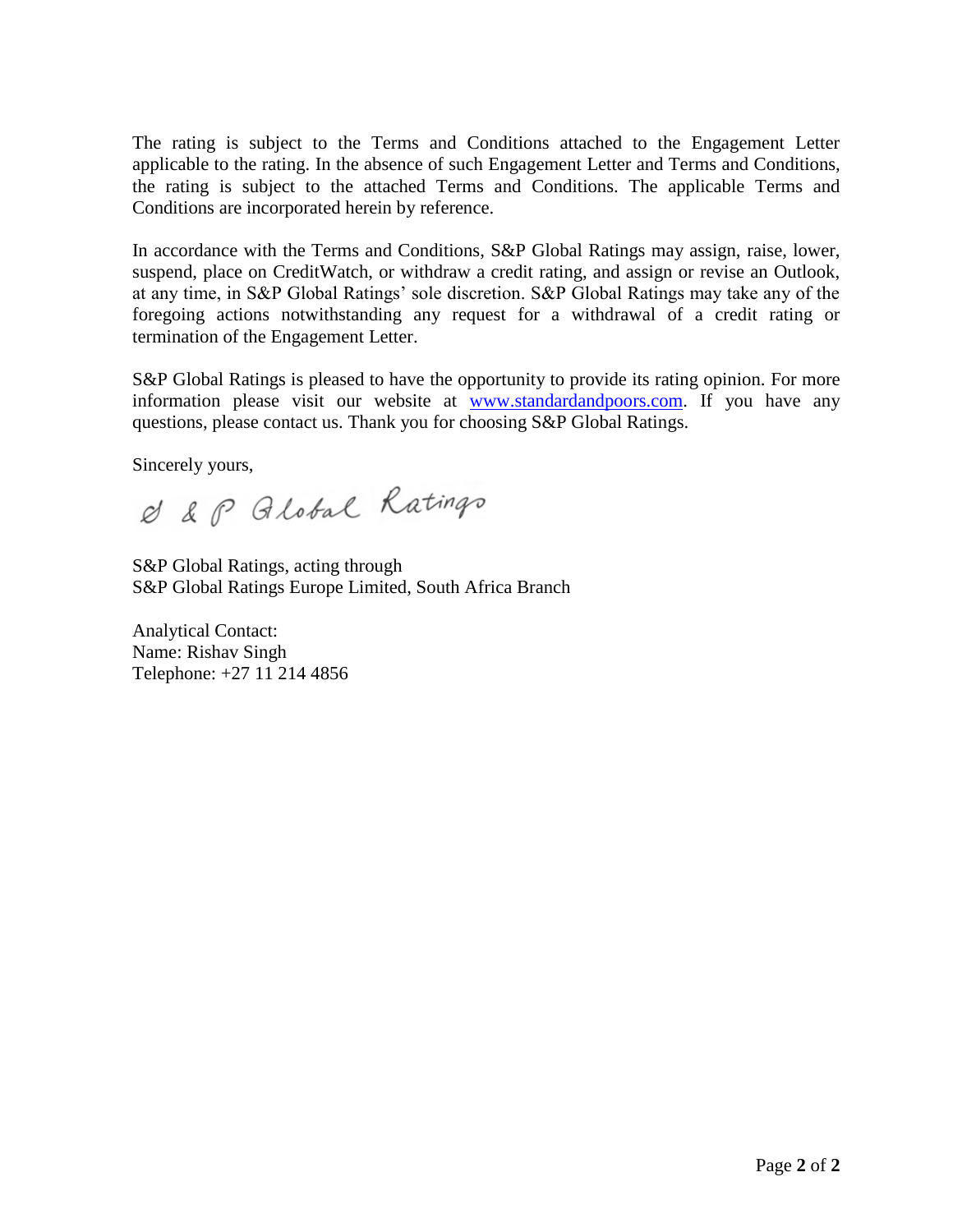

## **S&P Global Ratings Terms and Conditions Applicable To Credit Ratings**

You understand and agree that:

General. The credit ratings and other views of S&P Global Ratings are statements of opinion and not statements of fact. Credit ratings and other views of S&P Global Ratings are not recommendations to purchase, hold, or sell any securities and do not comment on market price, marketability, investor preference or suitability of any security. While S&P Global Ratings bases its credit ratings and other views on information provided by issuers and their agents and advisors, and other information from sources it believes to be reliable, S&P Global Ratings does not perform an audit, and undertakes no duty of due diligence or independent verification, of any information it receives. Such information and S&P Global Ratings' opinions should not be relied upon in making any investment decision. S&P Global Ratings does not act as a "fiduciary" or an investment advisor. S&P Global Ratings neither recommends nor will recommend how an issuer can or should achieve a particular credit rating outcome nor provides or will provide consulting, advisory, financial or structuring advice. S&P Global Ratings owns and hereby reserves all right, title and interest in and to (i) the credit ratings, analytical reports and other views, opinions, data and information provided hereunder and (ii) its trademarks and service marks.

All Credit Rating Actions in S&P Global Ratings' Sole Discretion. S&P Global Ratings may assign, raise, lower, suspend, place on CreditWatch, or withdraw a credit rating, and assign or revise an Outlook, at any time, in S&P Global Ratings' sole discretion. S&P Global Ratings may take any of the foregoing actions notwithstanding any request for a confidential or private credit rating or a withdrawal of a credit rating, or termination of this Agreement.

Publication. S&P Global Ratings reserves the right to use, publish, disseminate, or license others to use, publish or disseminate the credit rating provided hereunder and any analytical reports, including the rationale for the credit rating, unless you specifically request in connection with the initial credit rating that the credit rating be assigned and maintained on a confidential or private basis. If, however, a confidential or private credit rating or the existence of a confidential or private credit rating subsequently becomes public through disclosure other than by an act of S&P Global Ratings or its affiliates, S&P Global Ratings reserves the right to treat the credit rating as a public credit rating, including, without limitation, publishing the credit rating and any related analytical reports. Any analytical reports published by S&P Global Ratings are not issued by or on behalf of you or at your request. Notwithstanding anything to the contrary herein, S&P Global Ratings reserves the right to use, publish, disseminate or license others to use, publish or disseminate analytical reports with respect to public credit ratings that have been withdrawn, regardless of the reason for such withdrawal. S&P Global Ratings may publish explanations of S&P Global Ratings' credit ratings criteria from time to time and nothing in this Agreement shall be construed as limiting S&P Global Ratings' ability to modify or refine its credit ratings criteria at any time as S&P Global Ratings deems appropriate. The provisions of this paragraph are subject to the restrictions on disclosure of Confidential Information set forth in this Agreement.

Information to be Provided by You. For so long as this Agreement is in effect, in connection with the credit rating provided hereunder, you will provide, or cause to be provided, as promptly as practicable, to S&P Global Ratings all information requested by S&P Global Ratings in accordance with its applicable published credit ratings criteria. The credit rating, and the maintenance of the credit rating, may be affected by S&P Global Ratings' opinion of the information received from you or your authorized agents and advisors. Except for Excluded Information, as defined below, all information provided to S&P Global Ratings by you or your authorized agents

Ratings Engl. (03/18)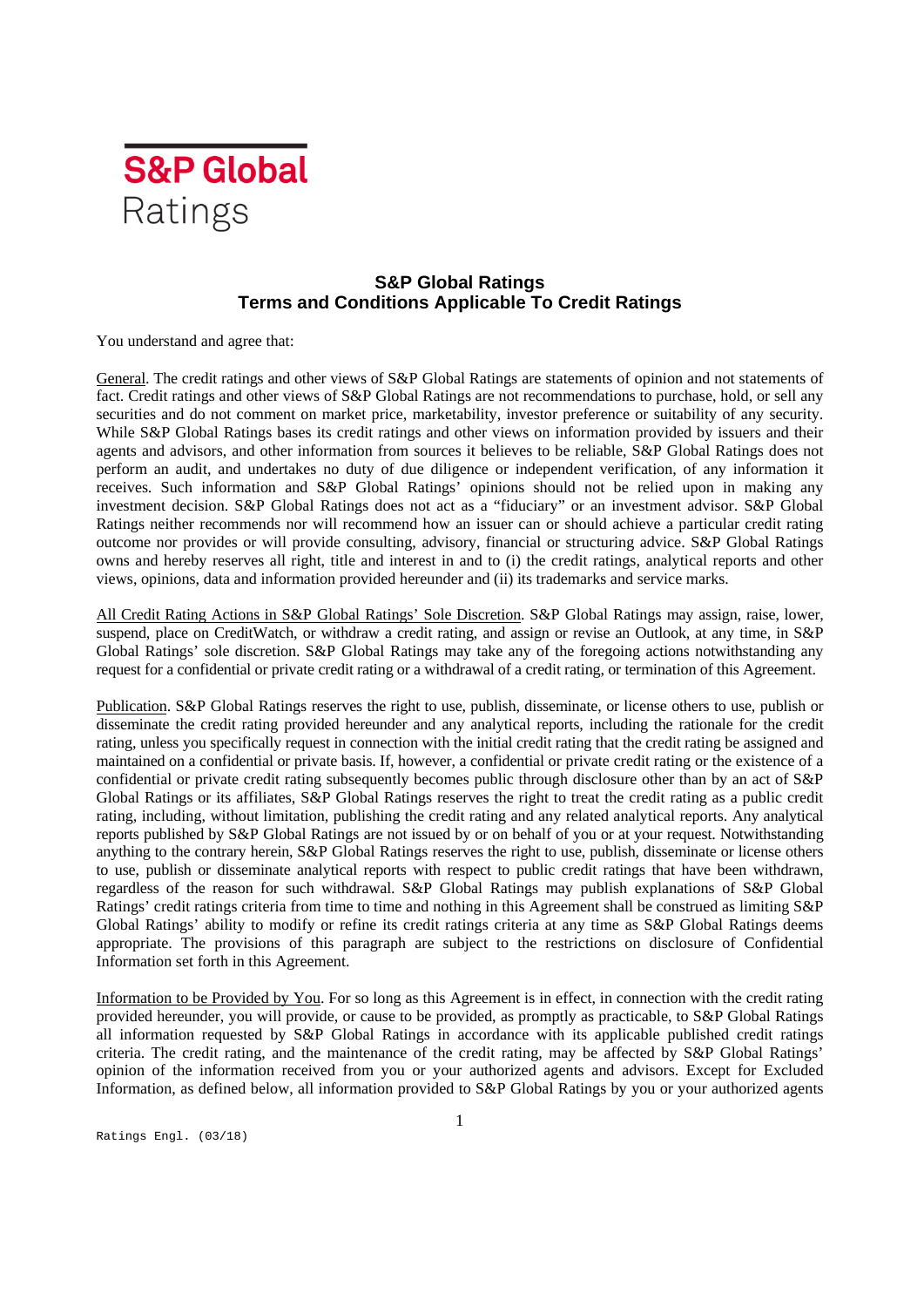and advisors regarding the credit rating or, if applicable, surveillance of the credit rating, will, as of the date such information is provided, contain no untrue statement of material fact nor omit a material fact necessary in order to make such information, in light of the circumstances in which it was provided, not misleading. "Excluded Information" means information you cause to be provided by your authorized agents and advisors pursuant to the first sentence of this paragraph with respect to which such agent or advisor has agreed in a writing provided to S&P Global Ratings to make the agreements in this paragraph and to be liable to S&P Global Ratings for breaches of such agreements to the same extent as if you provided the information directly to S&P Global Ratings hereunder. A material breach of the agreements in this paragraph shall constitute a material breach of this Agreement.

Liability Relating to Information to be Provided by You. To the extent permitted by applicable law, you will be liable to S&P Global Ratings and its affiliates for all Losses actually incurred and directly resulting from (x) a material breach of the agreements in the immediately preceding paragraph or (y) a claim that the provision by you or your authorized agents and advisors of information to S&P Global Ratings hereunder infringes or violates the intellectual property rights of a third party. For purposes of this paragraph, "Losses" means losses, damages, liabilities, judgments, costs, charges, expenses and reasonable attorneys' fees, including any such losses arising from claims asserted by a third party against S&P Global Ratings, in each case as finally determined by a court of competent jurisdiction in a proceeding in which you are a party. Losses do not include amounts resulting from S&P Global Ratings' fraud, willful misconduct or negligence resulting in death or personal injury as finally determined by a court of competent jurisdiction in a proceeding in which you are a party.

Confidential Information. For purposes of this Agreement, "Confidential Information" shall mean verbal or written information that you or your authorized agents and advisors have provided to S&P Global Ratings and, in connection with providing such information, have indicated in writing that the information is "Confidential". Notwithstanding the foregoing, information disclosed by you or your authorized agents and advisors to S&P Global Ratings shall not be deemed to be Confidential Information, and S&P Global Ratings shall have no obligation to treat such information as Confidential Information, if such information: (i) was known by S&P Global Ratings at the time of such disclosure and was not known by S&P Global Ratings to be subject to a prohibition on disclosure, (ii) was known to the public at the time of such disclosure, (iii) becomes known to the public (other than by an act of S&P Global Ratings or its affiliates) subsequent to such disclosure, (iv) is disclosed to S&P Global Ratings by a third party subsequent to such disclosure and S&P Global Ratings reasonably believes that such third party's disclosure to S&P Global Ratings was not prohibited, (v) is developed independently by S&P Global Ratings or its affiliates without reference to the Confidential Information, or (vi) is approved in writing by you or your authorized agents and advisors for public disclosure. S&P Global Ratings is aware that securities laws may impose restrictions on trading in securities when in possession of material, nonpublic information and has adopted securities trading and communication policies to that effect.

S&P Global Ratings' Use of Information. Except as required by applicable law or regulation or otherwise provided herein, S&P Global Ratings shall not disclose Confidential Information to third parties.

S&P Global Ratings may (i) use Confidential Information for its credit rating activities, including without limitation, to assign, raise, lower, suspend, place on CreditWatch, or withdraw a credit rating, and assign or revise an Outlook, as well as to make internal determinations about commercial arrangements for its credit rating activities, and (ii) share Confidential Information with its affiliates or agents engaged in the credit ratings business who are bound by appropriate confidentiality obligations ("Ratings Affiliates and Agents").

Subject to the other provisions herein, S&P Global Ratings may also use and share Confidential Information with any of its affiliates or agents engaged in other financial services businesses who are bound by appropriate confidentiality obligations ("Other Affiliates and Agents", and together with Ratings Affiliates and Agents "Affiliates and Agents"), for modelling, benchmarking and research purposes.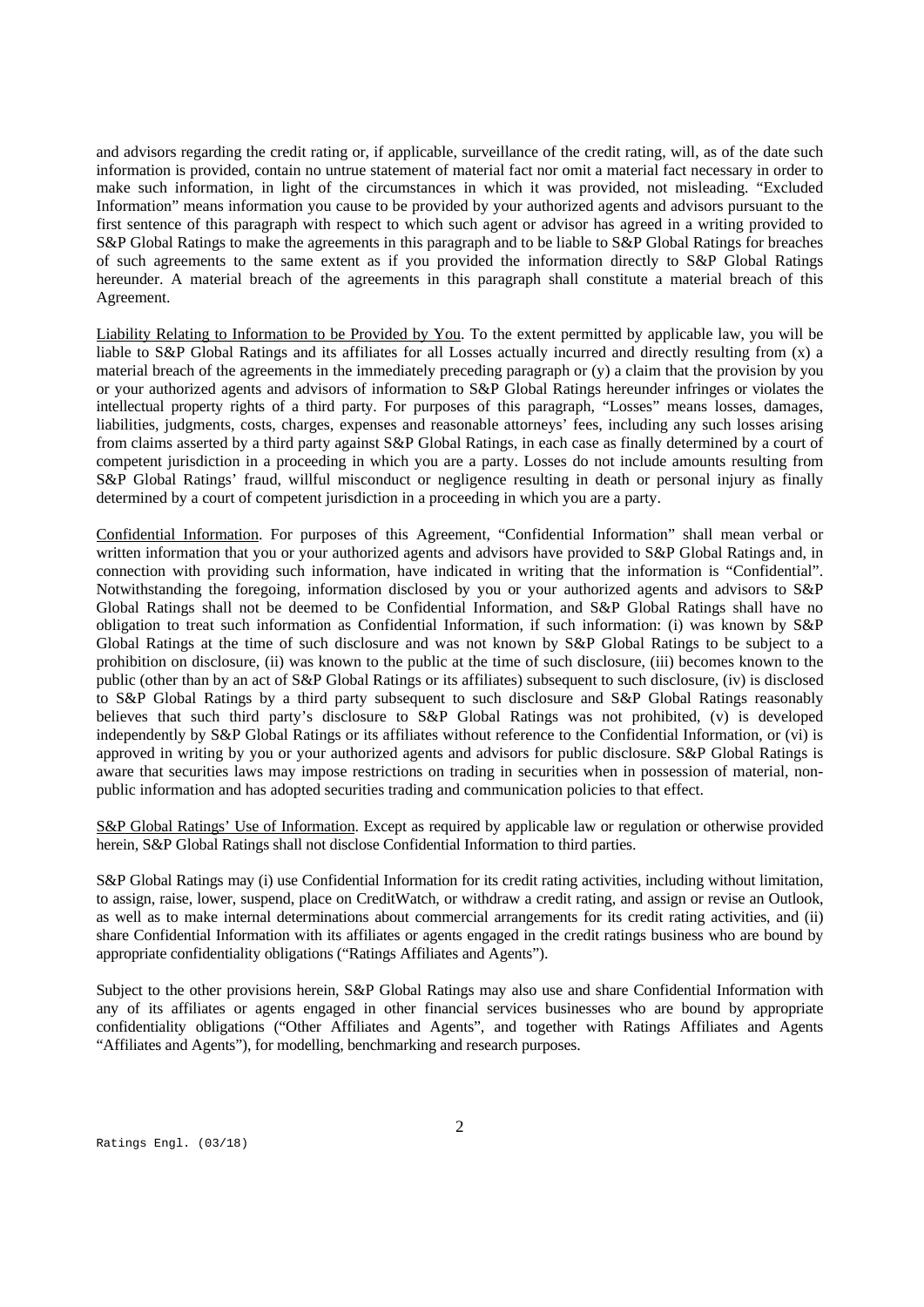Subject to the other provisions herein, S&P Global Ratings may publish and/or share with its Affiliates and Agents, who also may publish, data aggregated or derived from Confidential Information, excluding data that is specific to and identifies individual debtors, customers or clients.

S&P Global Ratings acknowledges for itself and on behalf of its affiliates that you may be entitled to seek specific performance and injunctive or other equitable relief as a remedy for S&P Global Ratings' or its affiliates' disclosure of Confidential Information in violation of this Agreement. S&P Global Ratings and its Affiliates and Agents reserve the right to use, publish, disseminate, or license others to use, publish or disseminate any non-Confidential Information provided by you or your authorized agents and advisors.

S&P Global Ratings Not an Expert, Underwriter or Seller under Securities Laws. S&P Global Ratings has not consented to and will not consent to being named an "expert" or any similar designation under any applicable securities laws or other regulatory guidance, rules or recommendations and does not accept responsibility for any part of, or authorize the contents of, any prospectus or listing particulars in relation to any securities. S&P Global Ratings is not an "underwriter" or "seller" as those terms are defined under applicable securities laws or other regulatory guidance, rules or recommendations. S&P Global Ratings has not performed the role or tasks associated with an "underwriter" or "seller" under any applicable securities laws or other regulatory guidance, rules or recommendations in connection with this engagement. S&P Global Ratings is not a provider of investment advice as that term is defined for the purposes of the Financial Services and Markets Act 2000, or the equivalent under any other applicable law, and has not provided any advice as an investment adviser or otherwise.

Economic and Trade Sanctions. As of the date of this Agreement, (a) neither you nor the issuer (if you are not the issuer) or any of your or the issuer's subsidiaries, or any director or corporate officer of any of the foregoing entities, is the subject of any economic or trade sanctions or restrictive measures issued by the United Nations, United States or European Union ("Sanctions"), (b) neither you nor the issuer (if you are not the issuer) is 50% or more owned or controlled, directly or indirectly, individually or collectively, by one or more persons or entities that is or are the subject of Sanctions, and (c) to the best of your knowledge, no entity 50% or more owned or controlled by a direct or indirect parent of you or the issuer (if you are not the issuer) is the subject of Sanctions. For purposes of clause (c) in this section, "parent" is a person or entity owning or controlling, directly or indirectly, 50% or more of you or the issuer (if you are not the issuer). For so long as this Agreement is in effect, you will promptly notify S&P Global Ratings if any of these circumstances change.

S&P Global Ratings' Use of Confidential and Private Credit Ratings. S&P Global Ratings may use confidential and private credit ratings in its analysis of the debt issued by collateralized debt obligation (CDO) and other investment vehicles. S&P Global Ratings may disclose a confidential or private credit rating as a confidential credit estimate or assessment to the managers of CDO and similar investment vehicles. S&P Global Ratings may permit CDO managers to use and disseminate credit estimates or assessments on a limited basis and subject to various restrictions; however, S&P Global Ratings cannot control any such use or dissemination.

S&P Global Ratings may provide private ratings and related rating letters and reports, including any updates to the foregoing and any Confidential Information contained in such rating letters or reports, to the National Association of Insurance Commissioners and any of its offices ("NAIC") for use on a limited basis, provided they are bound by appropriate confidentiality obligations; however, S&P Global Ratings cannot control any such use. In addition, S&P Global Ratings may provide certain identifying details regarding the rated obligation, such as the CUSIP or ISIN number, to the NAIC.

Entire Agreement. Nothing in this Agreement shall prevent you, the issuer (if you are not the issuer) or S&P Global Ratings from acting in accordance with applicable laws and regulations. Subject to the prior sentence, this Agreement, including any amendment made in accordance with the provisions hereof, constitutes the complete and entire agreement between the parties on all matters regarding the credit rating provided hereunder. The terms of this Agreement supersede any other terms and conditions relating to information provided to S&P Global Ratings by you or your authorized agents and advisors hereunder, including without limitation, terms and conditions found on, or applicable to, websites or other means through which you or your authorized agents and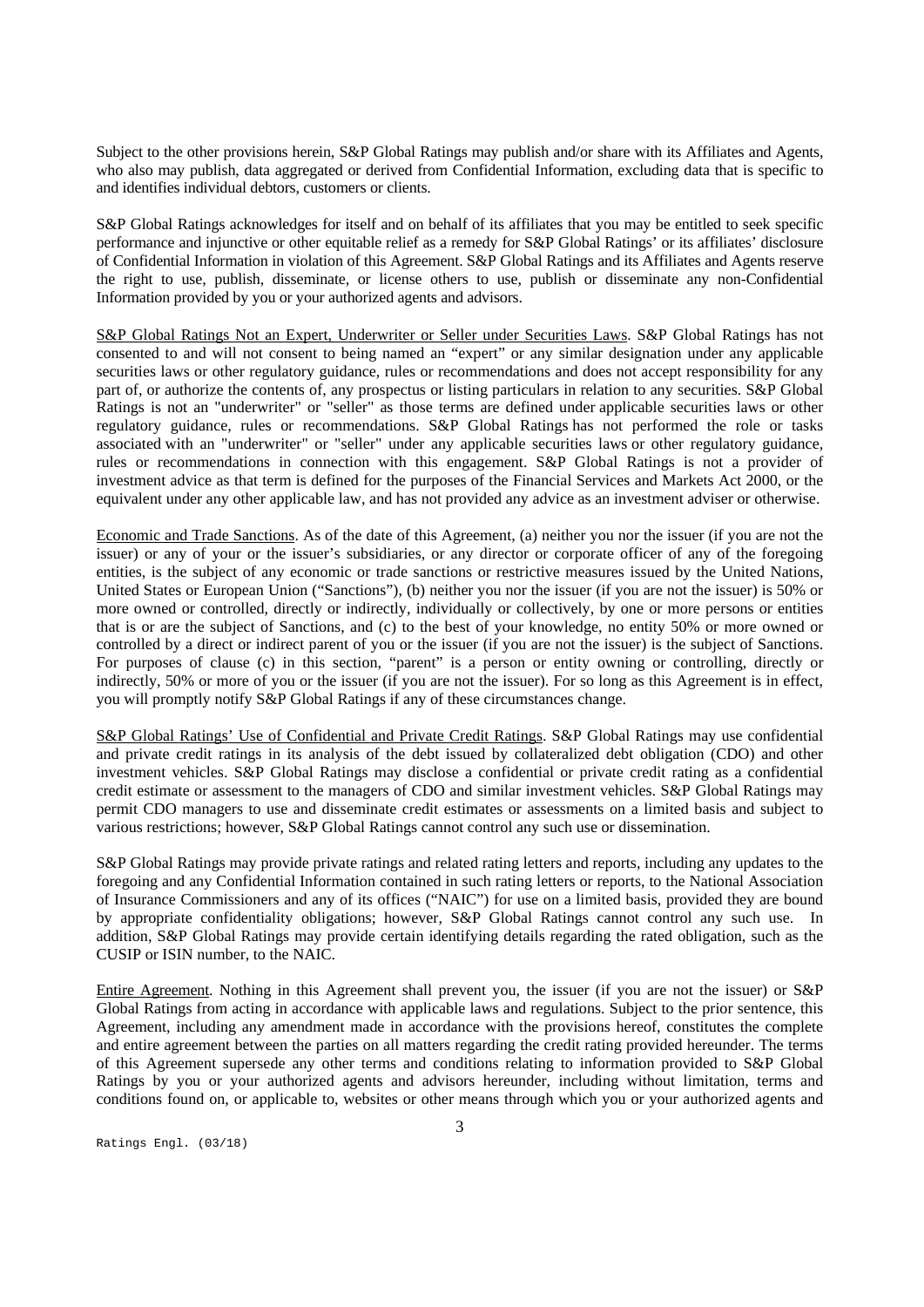advisors make such information available to S&P Global Ratings, regardless if such terms and conditions are entered into before or after the date of this Agreement. Such terms and conditions shall be null and void as to S&P Global Ratings.

Limitation on Damages. (a) S&P Global Ratings does not and cannot guarantee the accuracy, completeness, or timeliness of the information relied on in connection with a credit rating or the results obtained from the use of such information. S&P GLOBAL RATINGS GIVES NO EXPRESS OR IMPLIED WARRANTIES, INCLUDING, BUT NOT LIMITED TO, ANY WARRANTIES OF MERCHANTABILITY OR SATISFACTORY QUALITY OR FITNESS FOR A PARTICULAR PURPOSE OR USE.

(b) Except to the extent the relevant damages or other amounts are finally determined by a court of competent jurisdiction in a proceeding in which you and S&P Global Ratings are parties to result from fraud, willful misconduct or negligence resulting in death or personal injury, of S&P Global Ratings, S&P Global Ratings, its affiliates or third party providers, or any of their officers, directors, shareholders, employees or agents shall not be liable to you, your affiliates, or any person asserting claims on your behalf, directly or indirectly, in respect of: (i) any decisions alleged to be made by you or any other person as a result of the issuance of the credit rating provided hereunder or the related analytic services provided by S&P Global Ratings hereunder or based on anything that may be perceived as advice or recommendations; (ii) any failure by S&P Global Ratings to comply with the provisions of any statutes, legislation, laws, rules or regulations; (iii) any negligence by S&P Global Ratings in the provision of Ratings or related analytic services; (iv) any costs, expenses, legal fees or losses that are consequential, indirect or incidental; (v) any lost income, lost profits or opportunity costs howsoever caused (whether caused directly or indirectly); (vi) any punitive or exemplary damages; and/or (vii) to the extent not already provided for in sub-paragraphs (b)(i)-(vi) above, any other actions, damages, claims, liabilities, costs, expenses, legal fees or losses whatsoever in any way arising out of or relating to the credit rating or the related analytic services (in each case regardless of cause, including alleged inaccuracies, errors, or omissions) even if advised of the possibility of such damages or other amounts.

(c) Notwithstanding the above, in no event shall S&P Global Ratings be liable in an aggregate amount in excess of seven times the aggregate fees paid to S&P Global Ratings for the credit rating giving rise to the cause of action up to a maximum of US\$5,000,000, except to the extent the relevant damages or other amounts directly result from fraud, willful misconduct or negligence resulting in death or personal injury.

(d) The provisions of this paragraph shall apply regardless of the form of action, damage, claim, liability, cost, expense, or loss, whether in contract, statute, tort (including, without limitation, negligence), or otherwise.

(e) The invalidity, illegality or unenforceability of any provision of this paragraph does not affect or impair the continuation in force of the remainder of this paragraph.

(f) Neither party waives any protections, privileges, or defenses it may have under law, including but not limited to, laws relating to the freedom of expression.

Termination of Agreement. This Agreement may be terminated by either party at any time upon written notice to the other party. Except where expressly limited to the term of this Agreement, these Terms and Conditions shall survive the termination of this Agreement.

No Third Party Beneficiaries. Nothing in this Agreement, or the credit rating when issued, is intended or should be construed as creating any rights on behalf of any third parties, including, without limitation, any recipient of the credit rating. No person is intended as a third party beneficiary of this Agreement or of the credit rating when issued. A person who is not a party to this Agreement shall have no rights under the Contracts (Rights of Third Parties) Act 1999 to enforce any term of this Agreement.

Binding Effect. This Agreement shall be binding on, and inure to the benefit of, the parties hereto and their successors and assigns. Subject to the limitations contained in this Agreement, S&P Global Ratings shall be liable for the conduct of its affiliates that would otherwise constitute a breach of the terms of this Agreement if S&P Global Ratings had engaged in such conduct itself.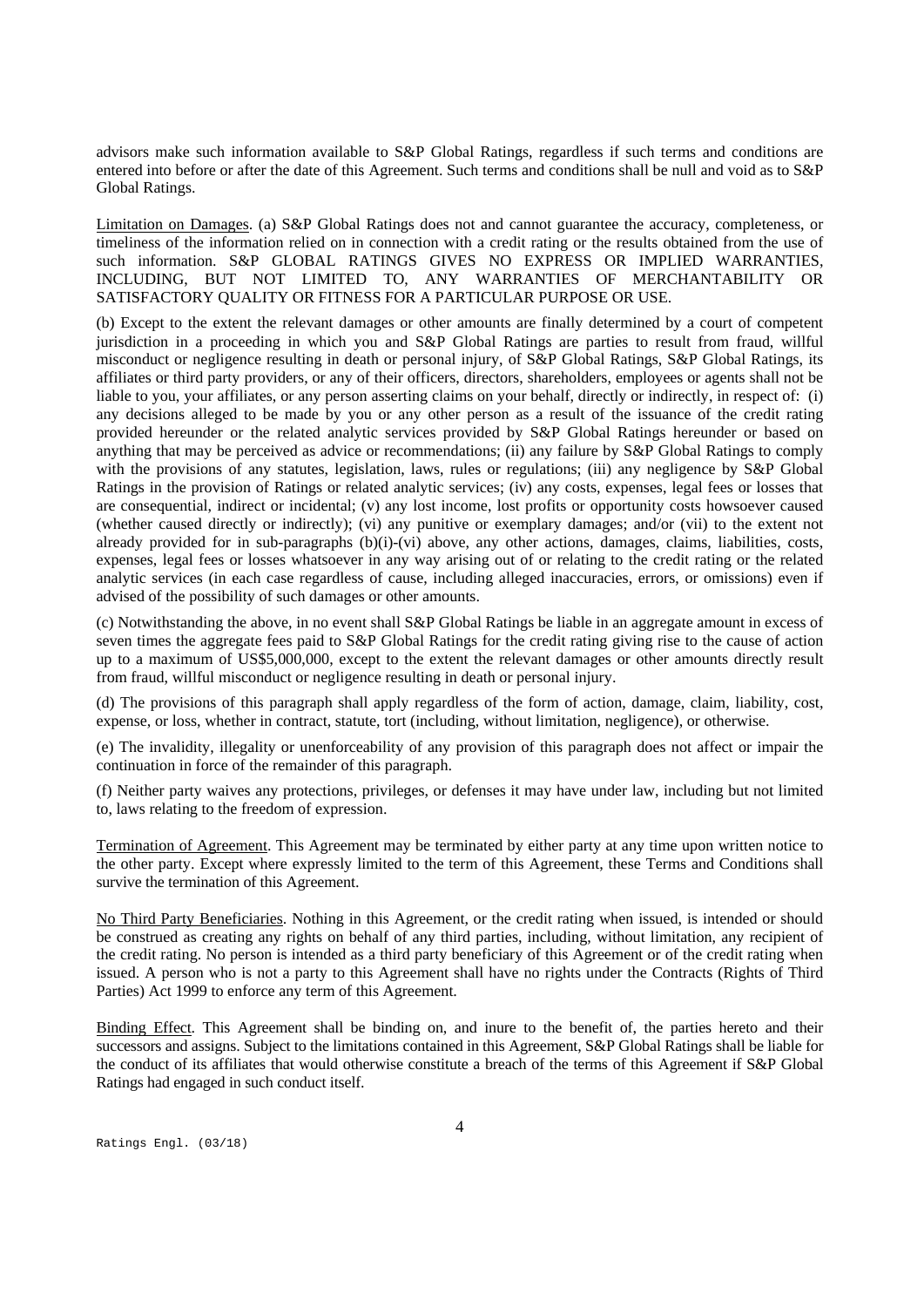Severability. In the event that any term or provision of this Agreement shall be held to be invalid, void, or unenforceable, then the remainder of this Agreement shall not be affected, impaired, or invalidated, and each such term and provision shall be valid and enforceable to the fullest extent permitted by law.

Amendments. This Agreement may not be amended or superseded except by a writing that specifically refers to this Agreement and is executed manually or electronically by authorized representatives of both parties.

Governing Law. This Agreement and the credit rating letter shall be governed by the laws of England and Wales. The parties hereby submit to the exclusive jurisdiction of the English courts.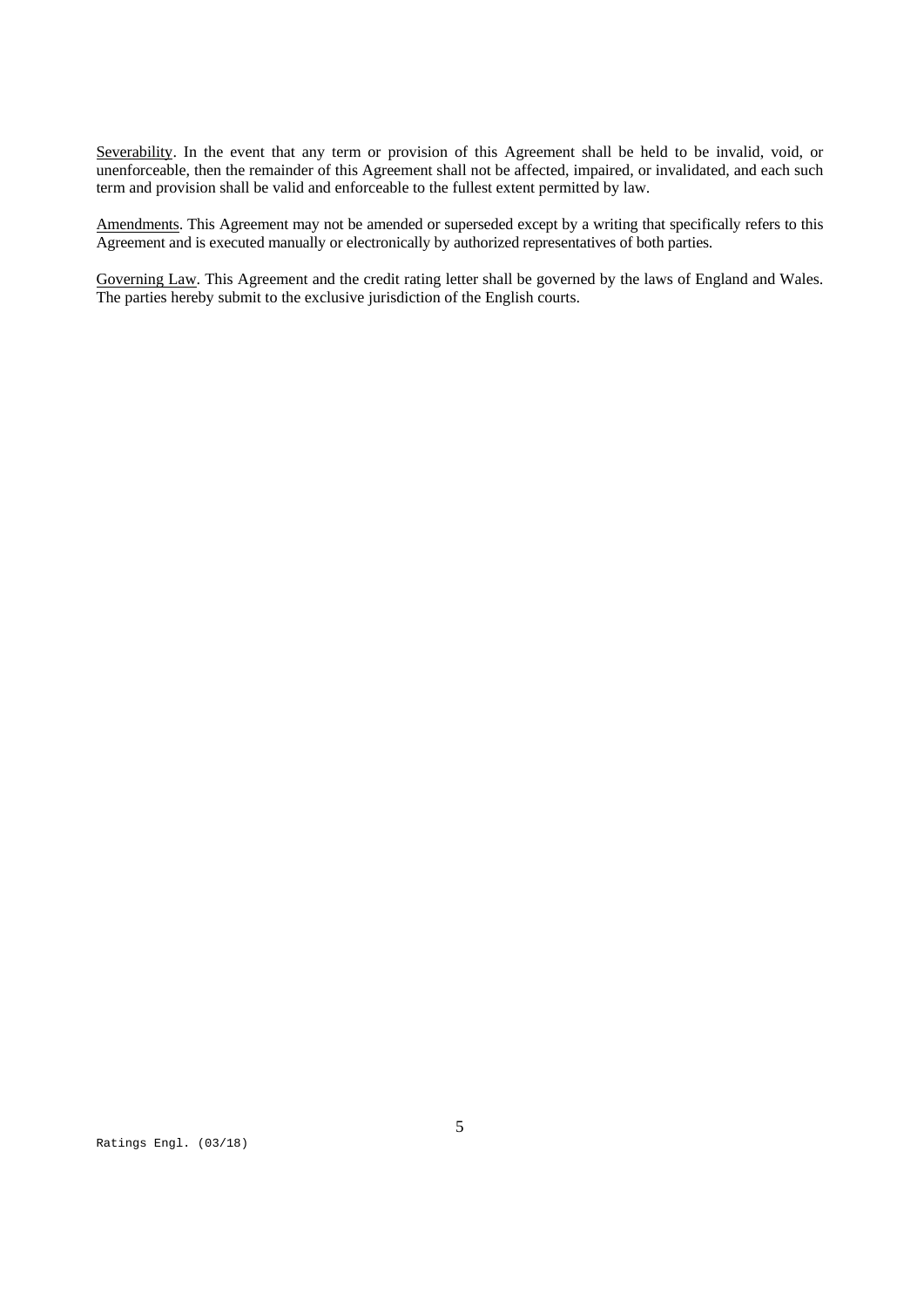- 1. **This Appendix:** This Data Protection Appendix ("**Appendix**") is incorporated into the Engagement Letter and S&P Global Ratings Terms and Conditions (together, the "**Agreement**") between S&P Global Ratings and you. In the event of conflict, this Appendix takes priority over the provisions of the Agreement but solely to the extent of the conflict.
- 2. **Definitions:** All words, terms or phrases, the meaning of which are defined in the Agreement, shall have the same meaning where used in this Appendix. In this Appendix, the following terms shall have the following meanings:

"**controller**", "**processor**", "**data subject**", "**personal data**", "**processing**", "**process**", "**special categories of personal data**" and "**joint controller**" shall have the meanings given in Applicable Data Protection Law; where these terms are not defined in the Applicable Data Protection Law, they shall have the meaning given to them in the GDPR;

"**Analytical Data**" means underlying personal data contained within the information which is provided to S&P Global Ratings for the purposes of the provision of the Services, such as the personal data of individuals who have financial products in place which are relevant to the issuing of a rating;

"**Applicable Data Protection Law**" shall mean, as applicable, the **EU General Data Protection Regulation (Regulation 2016/679)** (as may be amended, superseded or replaced) ("**GDPR**") and all other supplemental or implementing laws relating to data privacy in the relevant European Union member state, including where applicable the guidance and codes of practice issued by the relevant supervisory authority, and/or all applicable analogous privacy laws of other countries;

"**Client Data**"means personal data of data subjects, such as your employees, associates or partners, that is provided to S&P Global Ratings during the provision by S&P Global Ratings of the Services to you, such as name, job title, name of employer, office email address, office physical address, internet protocol address, office telephone number and language selection (and excludes special categories of personal data);

"**Data**" means Analytical Data and Client Data;

"**Permitted Purpose**" means processing:

- (A) by employees, officers, consultants, agents and advisors of S&P Global Ratings or its affiliates of Data: (i) to provide ratings and other products and services (the "**Services**") to you, (ii) to communicate with you regarding the Services that may be of interest to you, (iii) as described in the S&P Global Ratings' Use of Information section of the Agreement and (iv) as otherwise permitted in the Agreement;
- (B) of personal data by you to access and use the Services;

"**Standard Contractual Clauses**" means standard contractual clauses (adopted by European Commission Decision 2004/915/EC on 27 December 2004) for the transfer of personal data from controllers in the EU to controllers in jurisdictions outside the European Economic Area, a copy of the current version of which is accessible at: https://eur-lex.europa.eu/legal-content/EN/TXT/?uri=CELEX%3A32004D0915 and which shall be deemed incorporated into this Appendix by reference solely for purposes of Clause 8 of this Appendix and within which you are the "**Data Exporter**" and S&P Global Ratings is the "**Data Importer**."

- 3. **Disclosure of data:** Each party will only disclose personal data to each other to process strictly for the Permitted Purpose.
- 4. **Relationship of the parties:** Except as may be specifically otherwise agreed, the parties acknowledge that you are a **controller** of the Data you disclose to S&P Global Ratings and that S&P Global Ratings will process the Data you disclose to S&P Global Ratings as a separate and independent controller strictly for the Permitted Purpose. In no event will the parties process the Data as joint controllers. Each party shall be individually and separately responsible for complying with the obligations that apply to it as a controller under Applicable Data Protection Law.Please see our Customer Privacy Policy (available at https://www.spglobal.com/corporate‐privacy‐policy) and Cookie Notice (available at https://www.spglobal.com/corporate‐privacy‐policy/corporate‐privacy‐and‐cookie‐notice) for further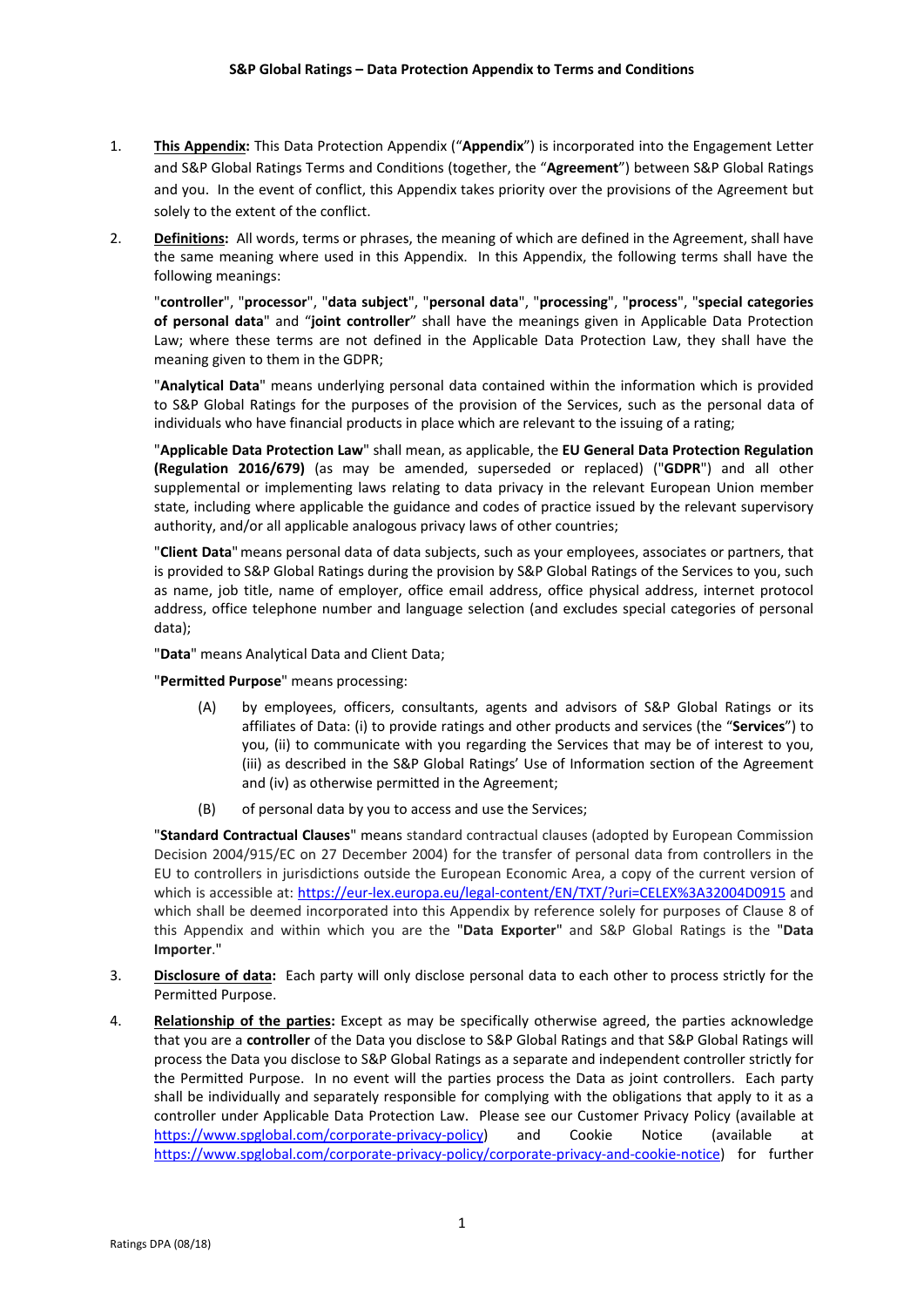information regarding how personal data that you provide to S&P Global Ratings in connection with the Services will be used and maintained.

- 5. **Investigations:** Except where and to the extent prohibited by applicable law, each party ("**Notifier**") will inform the other promptly, and in any event within three (3) business days of, any inquiry, communication, request or complaint relating to Notifier's processing of the personal data transferred to it under this Agreement by the other party which is received from: (i) any governmental, regulatory or supervisory authority, (ii) any data subject or (iii) any other person or entity alleging unlawful or unauthorized processing.
- 6. **Use and Restrictions on Use:** Notwithstanding the information that you are entitled to use from the Services and distribute to third parties to the extent permitted by the Agreement, you shall not distribute or use any personal data to which you have had access when receiving the Services other than for the Permitted Purpose.
- 7. **Security:** The parties shall implement appropriate technical and organisational measures to protect the Data from: (i) accidental, unauthorized or unlawful destruction and (ii) loss, alteration, unauthorised disclosure of or access to the Data.

#### 8. **International Transfers of Data outside the EEA:**

- 8.1 This Clause 8 and the Standard Contractual Clauses shall apply only with respect to Data transferred from the European Economic Area ("**EEA**") to S&P Global Ratings and its affiliates in a territory outside of the EEA, provided that such transfers shall comply with the Standard Contractual Clauses deemed to be incorporated into this Appendix.
- 8.2 S&P Global Ratings may process (or permit to be processed) any Data transferred from the EEA to S&P Global Ratings and its affiliates in a territory outside of the EEA, provided that such transfers shall comply with the Standard Contractual Clauses. In applying and interpreting the Standard Contractual Clauses, the parties agree that **Annex A** will apply and **Annex B** thereto shall be populated as follows:

#### *(1) Data Subjects to whom the personal data relates:*

*(i) Persons who are employees, officers, contractors, agents or advisors of the Data Exporter and/or of companies affiliated with it who are engaged in the decision to enter into the Agreement and/or who enter into the Agreement with the Data Importer for the provision of the Data Importer's Services; and* 

*(ii) persons in respect of whom the Data Exporter or its agents or advisors have provided personal data to the Data Importer to enable the Data Importer to provide the Services.*

#### *(2) Purposes for which the data transfer is made:*

*The Permitted Purpose.*

#### *(3) Categories of personal data transferred:*

*Client Data and Analytical Data.*

#### *(4) Categories of recipients to whom the personal data is transferred or disclosed:*

*Employees, officers, consultants, agents and advisors of the Data Importer or its affiliates and third parties, including public bodies, regulators and law enforcers, to the extent S&P Global Ratings is required to disclose Data by contract, regulation, litigation or law.*

# *(5) Sensitive data or categories of sensitive data to be transferred (special category personal data): Not applicable.*

### *(6) Contact Point for the Data Importer:*

*RatingsGDPR@spglobal.com*

- 8.3 The parties agree that the following optional clause to the Standard Contractual Clauses shall apply as between them:
	- *"(1) Each party shall perform its obligations under these clauses at its own cost."*